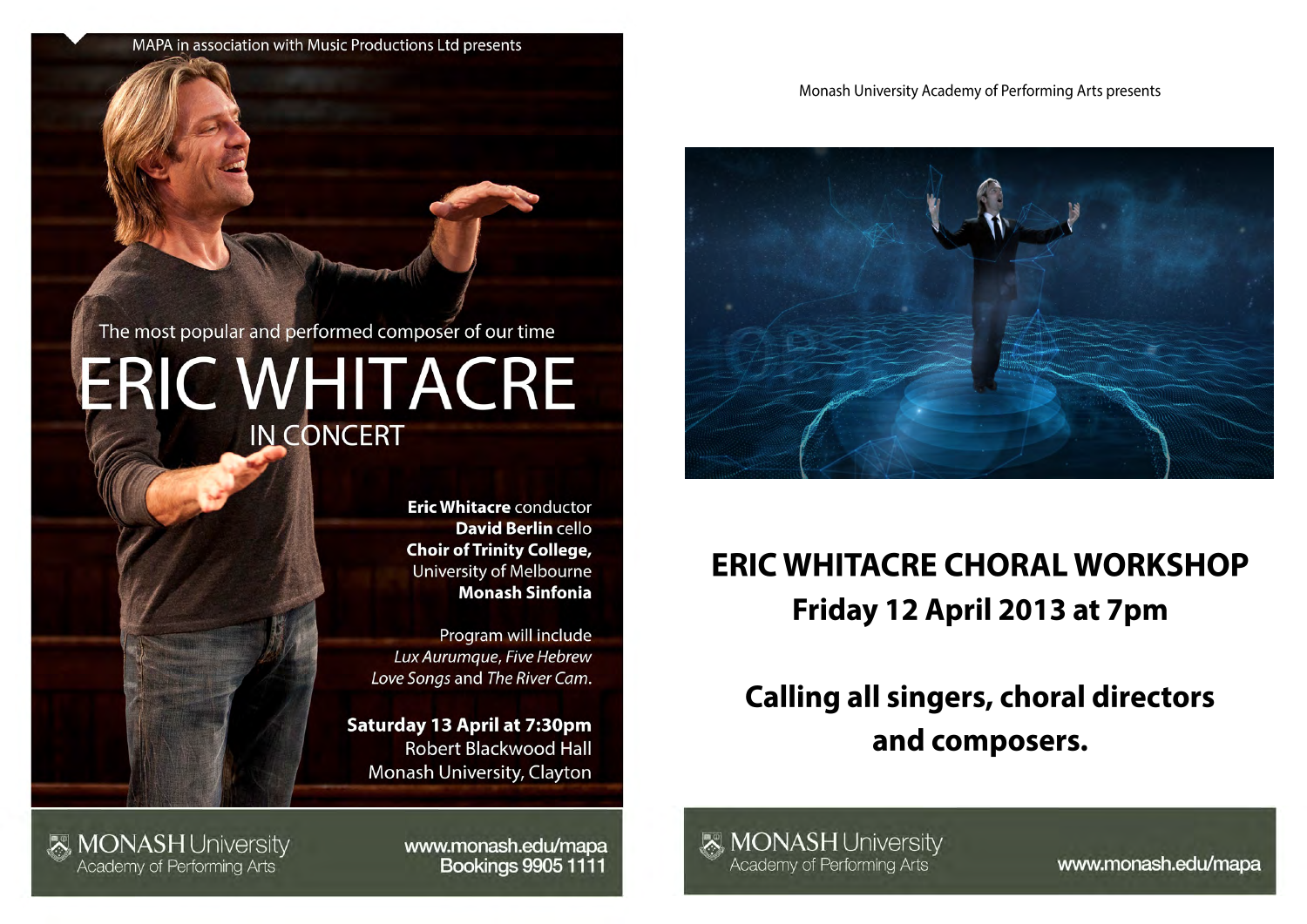### **ERIC WHITACRE CHORAL WORKSHOP FRIDAY 12 APRIL 2013**

Making his debut visit to Melbourne, **Eric Whitacre** is one of the most popular and performed composers of our time, a distinguished conductor, broadcaster and public speaker. His first album as both composer and conductor on Decca/Universal, Light & Gold, won a Grammy® in 2012, reaped unanimous five star reviews and became the no. 1 classical album in the US and UK charts within a week of release.

His second album, Water Night, was released on Decca in April 2012 and debuted at no. 1 in the iTunes and Billboard classical chart. It features seven world premiere recordings and includes performances from his professional choir, the Eric Whitacre Singers, the London Symphony Orchestra, Julian Lloyd Webber and Hila Plitmann. His compositions feature on many other recordings made in Europe, North America and Australasia.

We are delighted that Eric Whitacre will present a dynamic choral workshop at Monash University.

In addition to the one hour music workshop, Eric will take questions from participants.

#### **"Together we will read and rehearse two of my works for chorus. We will explore the music, and will have a challenging and inspiring time."** Eric Whitacre

| Date:         | Friday 12 April 2013                                          |
|---------------|---------------------------------------------------------------|
| Venue:        | Robert Blackwood Hall, Building 2, Monash University, Clayton |
| Time:         | 7.00pm                                                        |
| Running time: | 90 minutes                                                    |
| Repertoire:   | Lux Aurumque and Sleep                                        |

#### **Participant Fee:**

| Adult:                   | \$40.00 |
|--------------------------|---------|
| Students under 18 years: | \$25.00 |
| Group 10 or more:        | \$35.00 |

Further information about the choral workshop can be found at www.monash.edu/mapa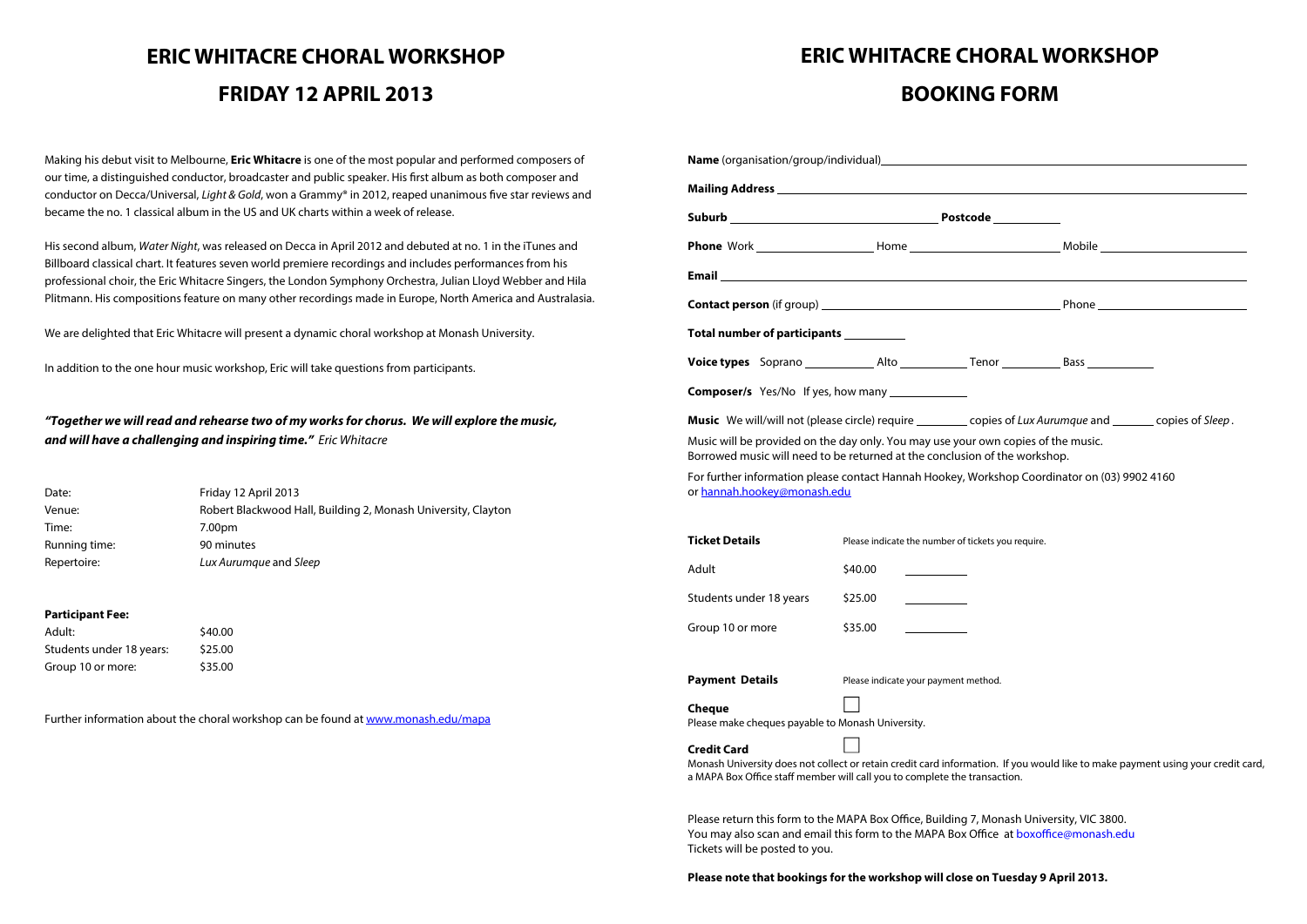### **ERIC WHITACRE CHORAL WORKSHOP BOOKING FORM**

| Suburb Postcode Postcode                                                                                                                                                                                                                                                                                                                                                                                                                                                 |                                                    |                                       |  |
|--------------------------------------------------------------------------------------------------------------------------------------------------------------------------------------------------------------------------------------------------------------------------------------------------------------------------------------------------------------------------------------------------------------------------------------------------------------------------|----------------------------------------------------|---------------------------------------|--|
|                                                                                                                                                                                                                                                                                                                                                                                                                                                                          |                                                    |                                       |  |
|                                                                                                                                                                                                                                                                                                                                                                                                                                                                          |                                                    |                                       |  |
|                                                                                                                                                                                                                                                                                                                                                                                                                                                                          |                                                    |                                       |  |
| Total number of participants ___________                                                                                                                                                                                                                                                                                                                                                                                                                                 |                                                    |                                       |  |
|                                                                                                                                                                                                                                                                                                                                                                                                                                                                          |                                                    |                                       |  |
| <b>Composer/s</b> Yes/No If yes, how many _______________                                                                                                                                                                                                                                                                                                                                                                                                                |                                                    |                                       |  |
| Music We will/will not (please circle) require __________ copies of Lux Aurumque and _______ copies of Sleep.                                                                                                                                                                                                                                                                                                                                                            |                                                    |                                       |  |
|                                                                                                                                                                                                                                                                                                                                                                                                                                                                          |                                                    |                                       |  |
|                                                                                                                                                                                                                                                                                                                                                                                                                                                                          |                                                    |                                       |  |
|                                                                                                                                                                                                                                                                                                                                                                                                                                                                          |                                                    |                                       |  |
|                                                                                                                                                                                                                                                                                                                                                                                                                                                                          | Please indicate the number of tickets you require. |                                       |  |
|                                                                                                                                                                                                                                                                                                                                                                                                                                                                          | \$40.00                                            | <u> a shekara ta 1999 a shekara t</u> |  |
|                                                                                                                                                                                                                                                                                                                                                                                                                                                                          | \$25.00                                            |                                       |  |
|                                                                                                                                                                                                                                                                                                                                                                                                                                                                          | \$35.00                                            |                                       |  |
|                                                                                                                                                                                                                                                                                                                                                                                                                                                                          | Please indicate your payment method.               |                                       |  |
| Music will be provided on the day only. You may use your own copies of the music.<br>Borrowed music will need to be returned at the conclusion of the workshop.<br>For further information please contact Hannah Hookey, Workshop Coordinator on (03) 9902 4160<br>or hannah.hookey@monash.edu<br><b>Ticket Details</b><br>Adult<br>Students under 18 years<br>Group 10 or more<br><b>Payment Details</b><br>Cheque<br>Please make cheques payable to Monash University. |                                                    |                                       |  |

Please return this form to the MAPA Box Office, Building 7, Monash University, VIC 3800. You may also scan and email this form to the MAPA Box Office at boxoffice@monash.edu Tickets will be posted to you.

#### Please note that bookings for the workshop will close on Tuesday 9 April 2013.